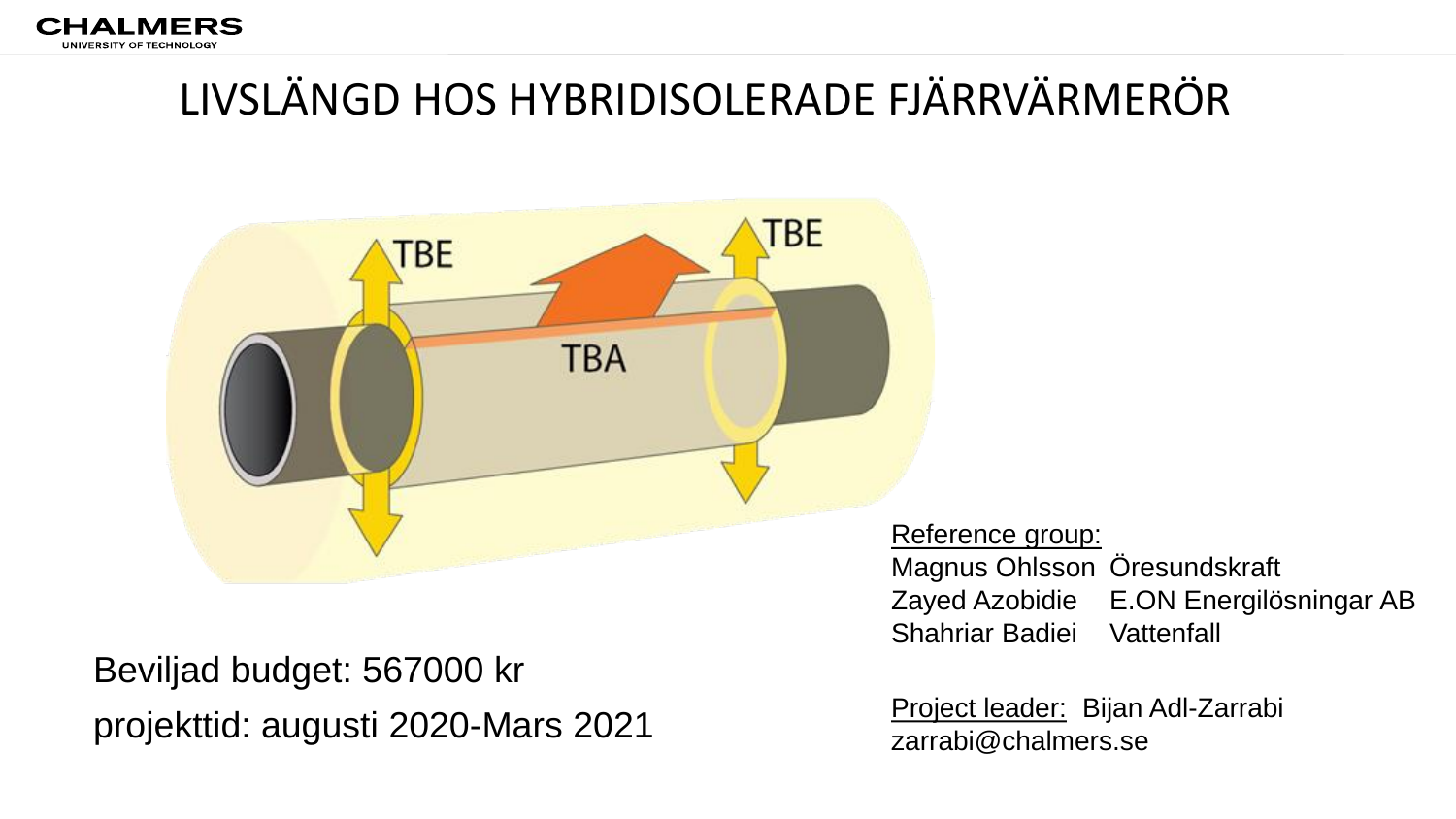## **Background: 2011-2020**

#### Cylindrical Vacuum panel





Declared thermal conductivity 0.005 W/mK About **5-6 times** better than PUR

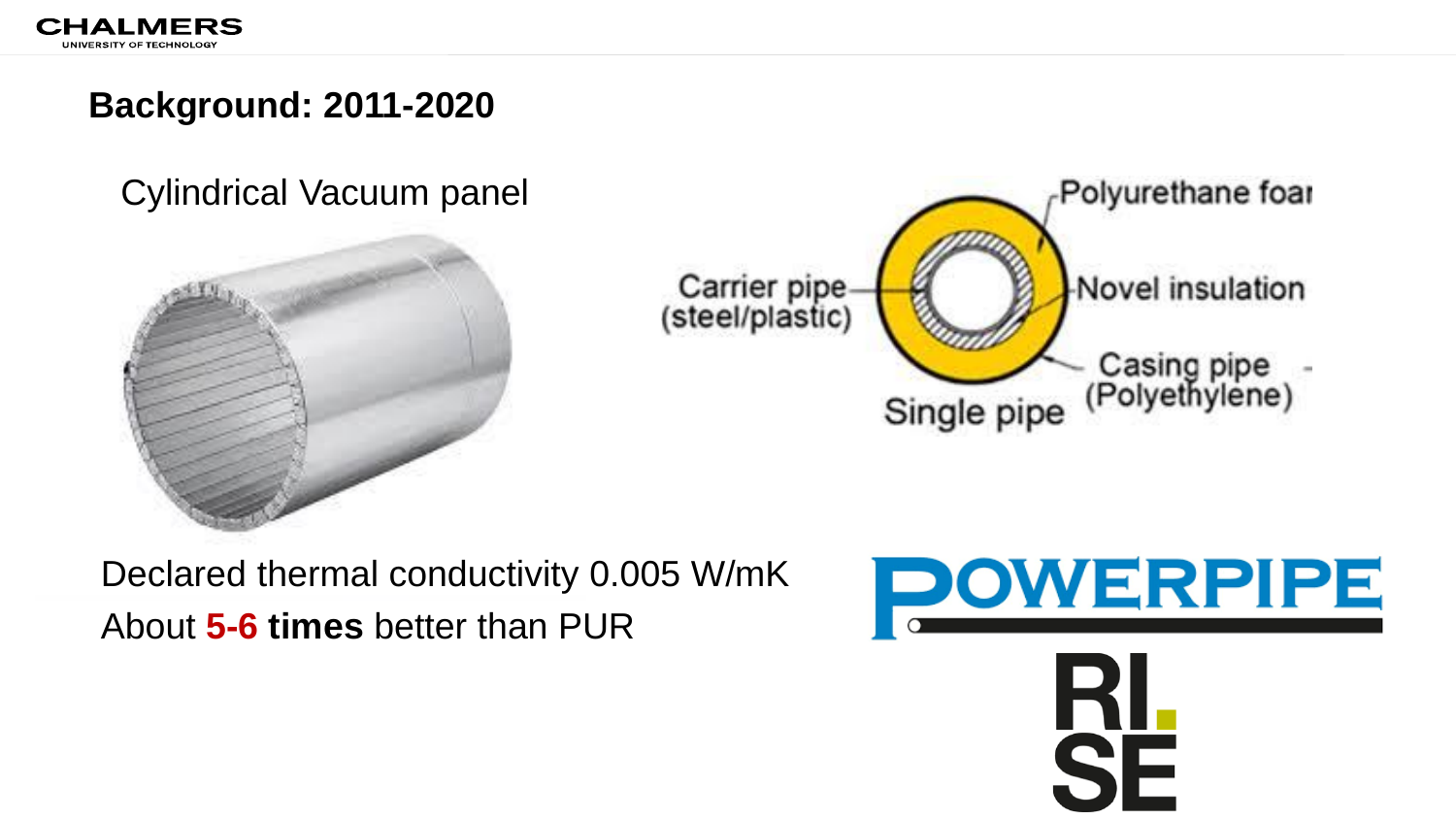#### **Conclusions:**

- **40-45%** better thermal performance for a single pipe
- **35-40%** better thermal performance for a twin pipe
- The performance of the hybrid insulated pipes will **always** be better than ordinary insulated pipe.





**C** Energiforsk



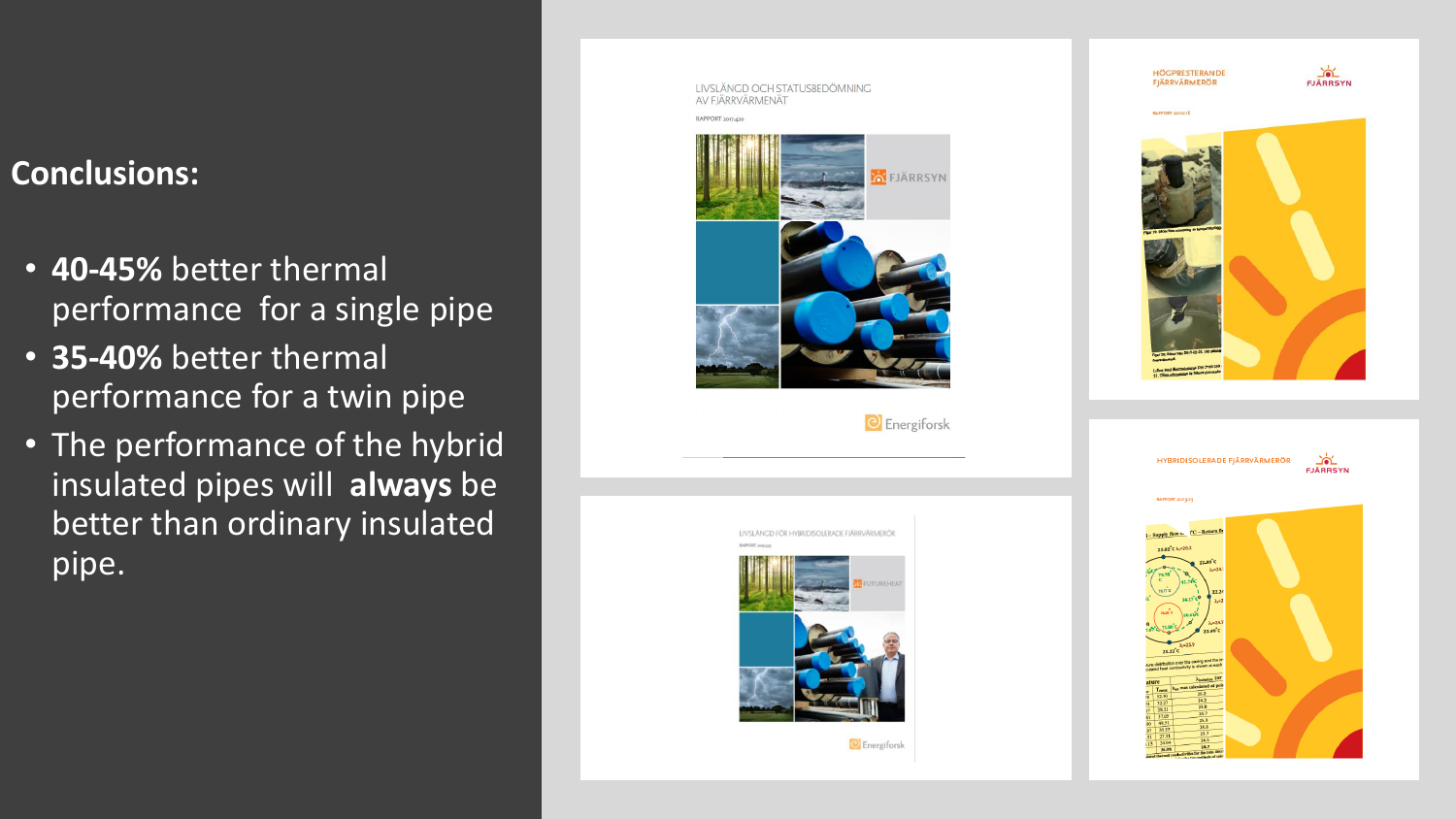

- A hybrid insulated pipe by vacuum panels fulfil the technical demands. However, the cost of the vacuum panel is about 10 times more than polyurethan insulation per cubic meter.

Considering **3** times better thermal performance of the VIP in comparison, still VIP has a price which is about 3,3 times more than polyurethan.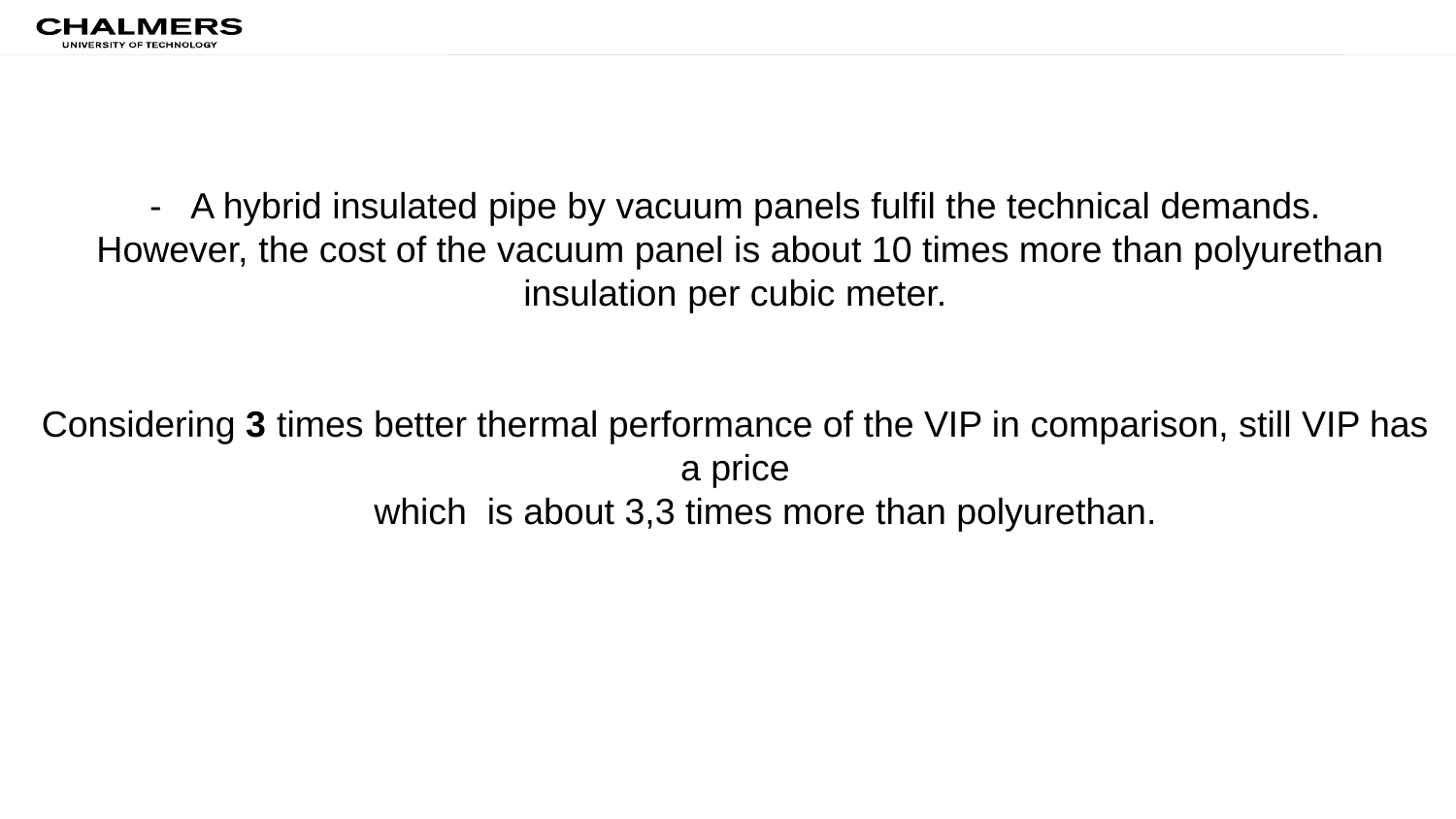

## **The aim of ongoing project is the calculation of payoff time for hybrid insulated pipes.**

**Payoff time is a function several parameters among them; the lifetime of the vacuum panels and the cost off energy.**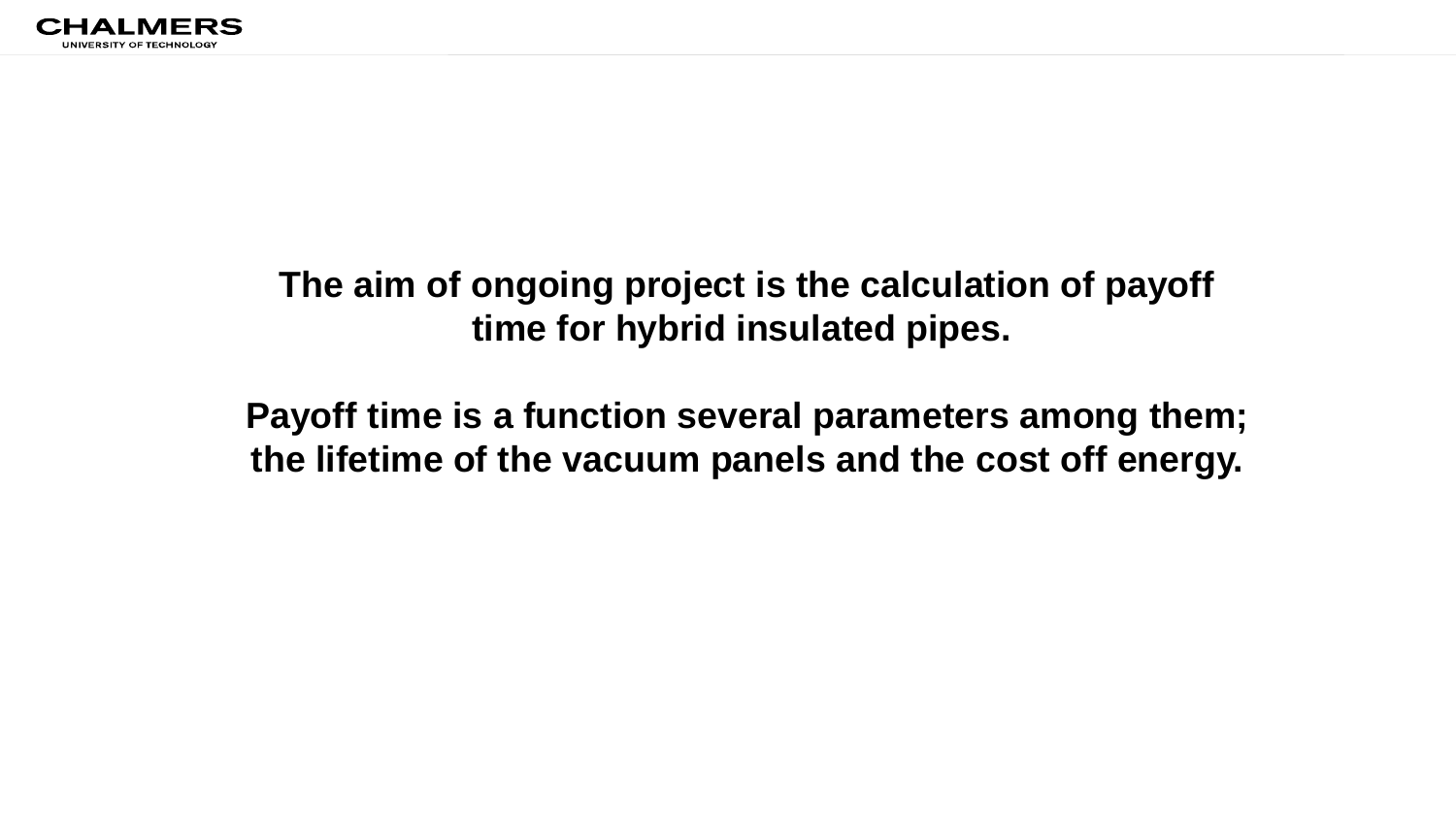## **Lifetime / Laboratory**

Condition:

Supply pipe temperature 115  $\degree$ C, 8 years

#### **Conclusions 1 : (based on panel A)**

- The limetime of panels is at least 7 years at 115  $\mathrm{^{\circ}C}$ , with expected performance (3 times better than PUR) **A**nd the rest of the time (up to 50 years) at least 1.8 times (15 mW/mK) better than PUR.





#### **Conclusion 2: (based on panel B and C)**

- No measurable degradation during first 7-8 years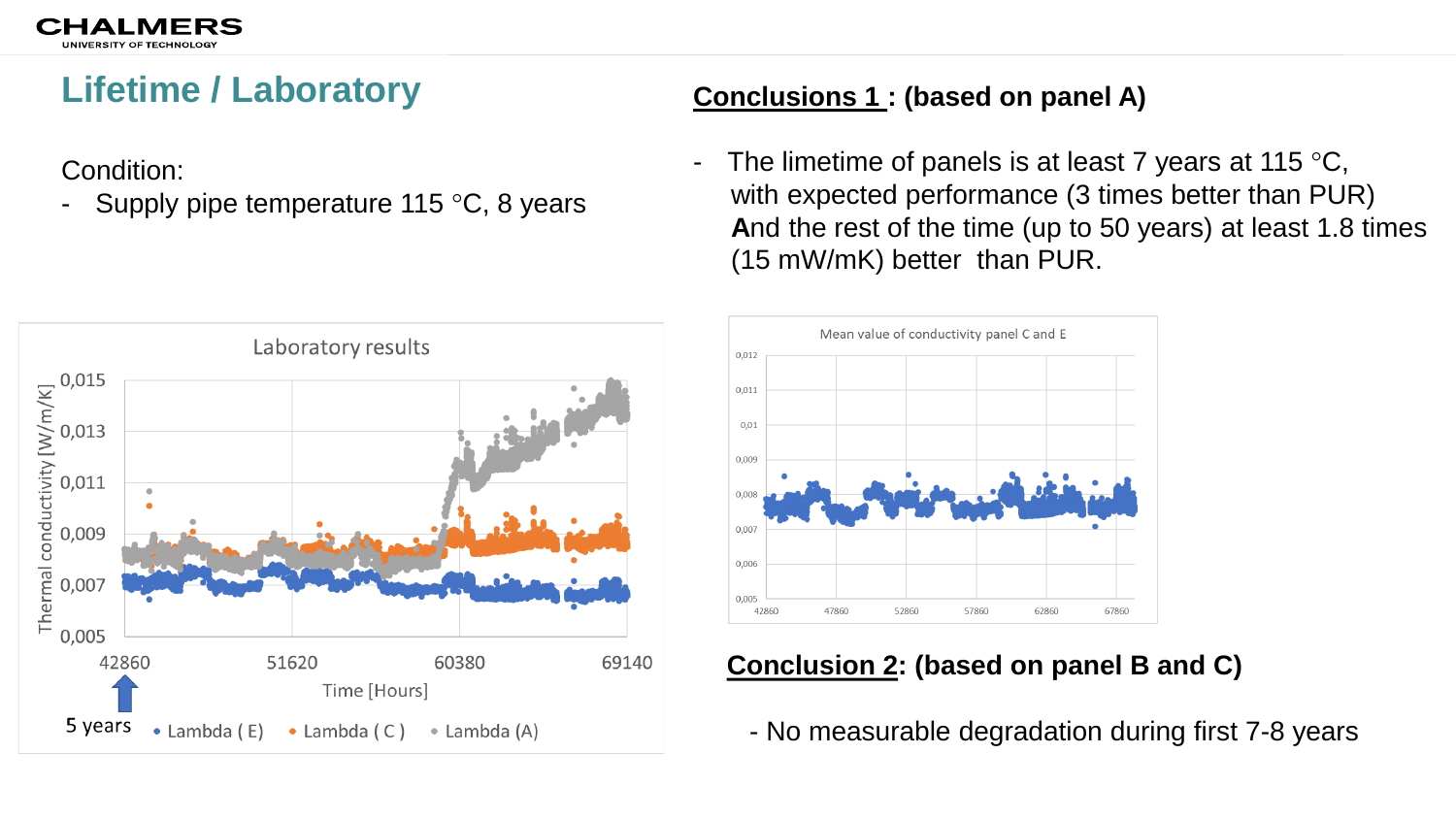

## **Lifetime / Field station-Varberg**

Condition:

- Supply pipe temperature 90 $\degree$ C,
- Return pipe  $60 °C$
- **Duration 8 years**



Conclusions 3 : (based on field station)

- The panels degrade by 1,0% per year.

The expected lifetime with assumption that panels will be 1.8 (15 mW/mK) times better than PUR is 64 years.

The panels reach a thermal performance as PUR after mor than 150 year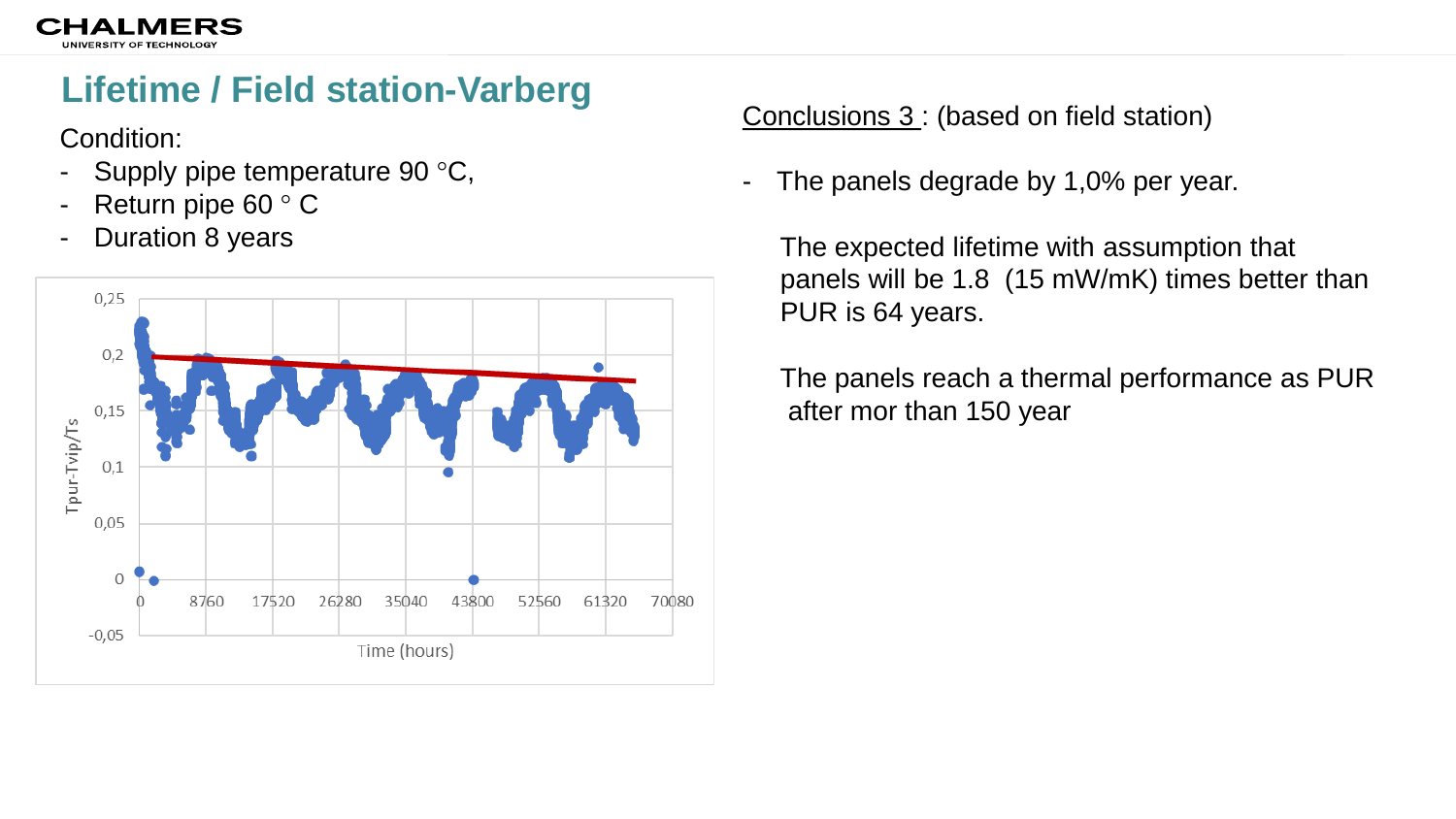

## Payoff time for a twin pipe DN 2x80/280

|                               | Energy price [Öre/kWh] |      |      |                          |
|-------------------------------|------------------------|------|------|--------------------------|
|                               | 50                     | .30  | 20   | Produktion<br>line $[%]$ |
| <b>Payoff time</b><br>[years] | 5,5                    | 9.1  | 13,6 | 100                      |
|                               | 8.2                    | 13,6 | 20,4 | 50                       |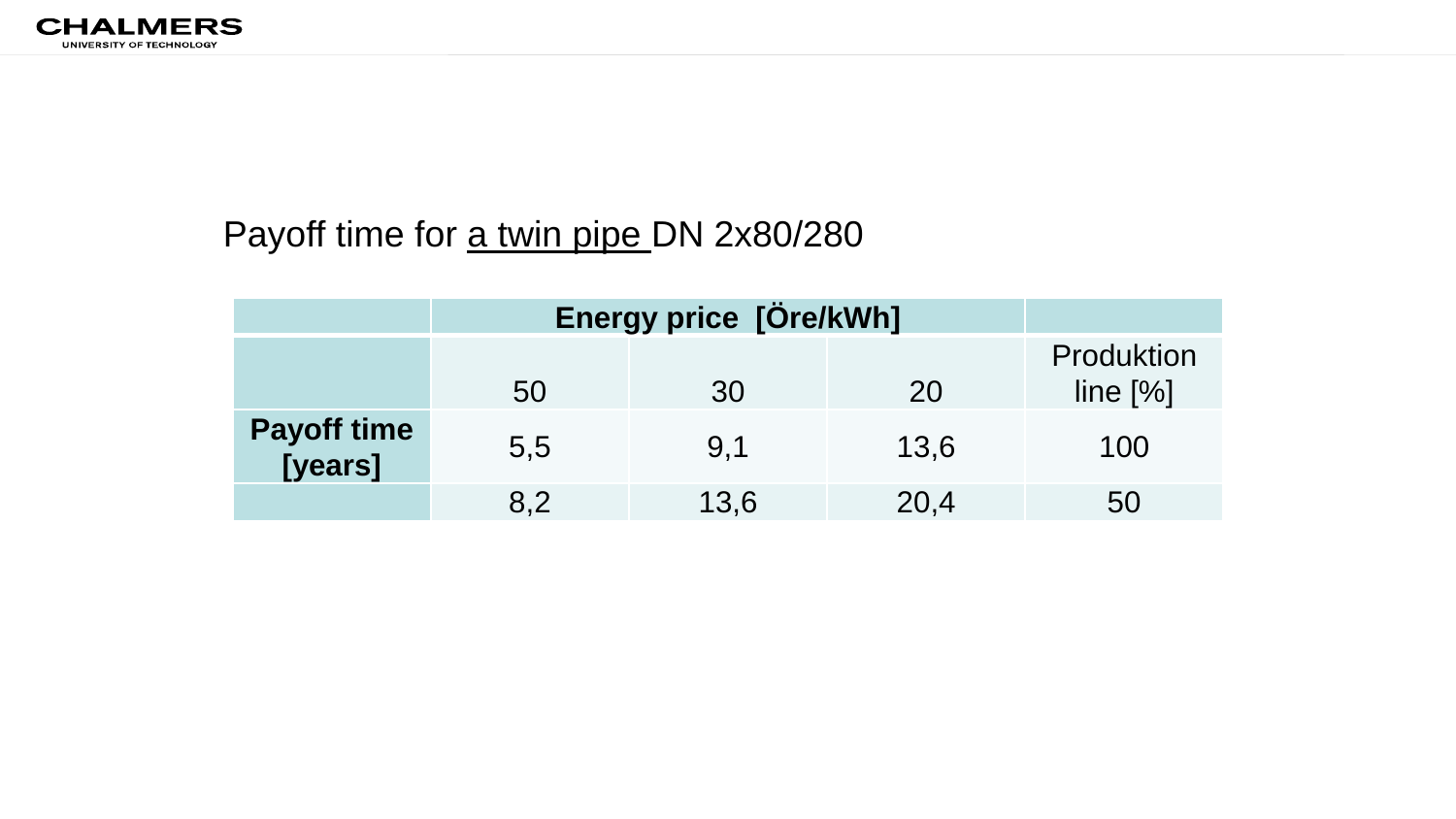

Payoff time for a single pipe DN80/180, considering 10 and 20% reduction of the price of VIP.

## **A reduction of production line by 50% is considered.**

|                    | Energy price [Öre/kWh] |     |      |                               |
|--------------------|------------------------|-----|------|-------------------------------|
|                    | 50                     | 30  | 20   | VIP-price<br>reduction<br>[%] |
| <b>Payoff time</b> |                        |     |      |                               |
| [years]            | 4,2                    | 6,9 | 10,4 |                               |
|                    | 3,8                    | 6,5 | 9,7  | 10                            |
|                    | 3,6                    | 6   |      | 20                            |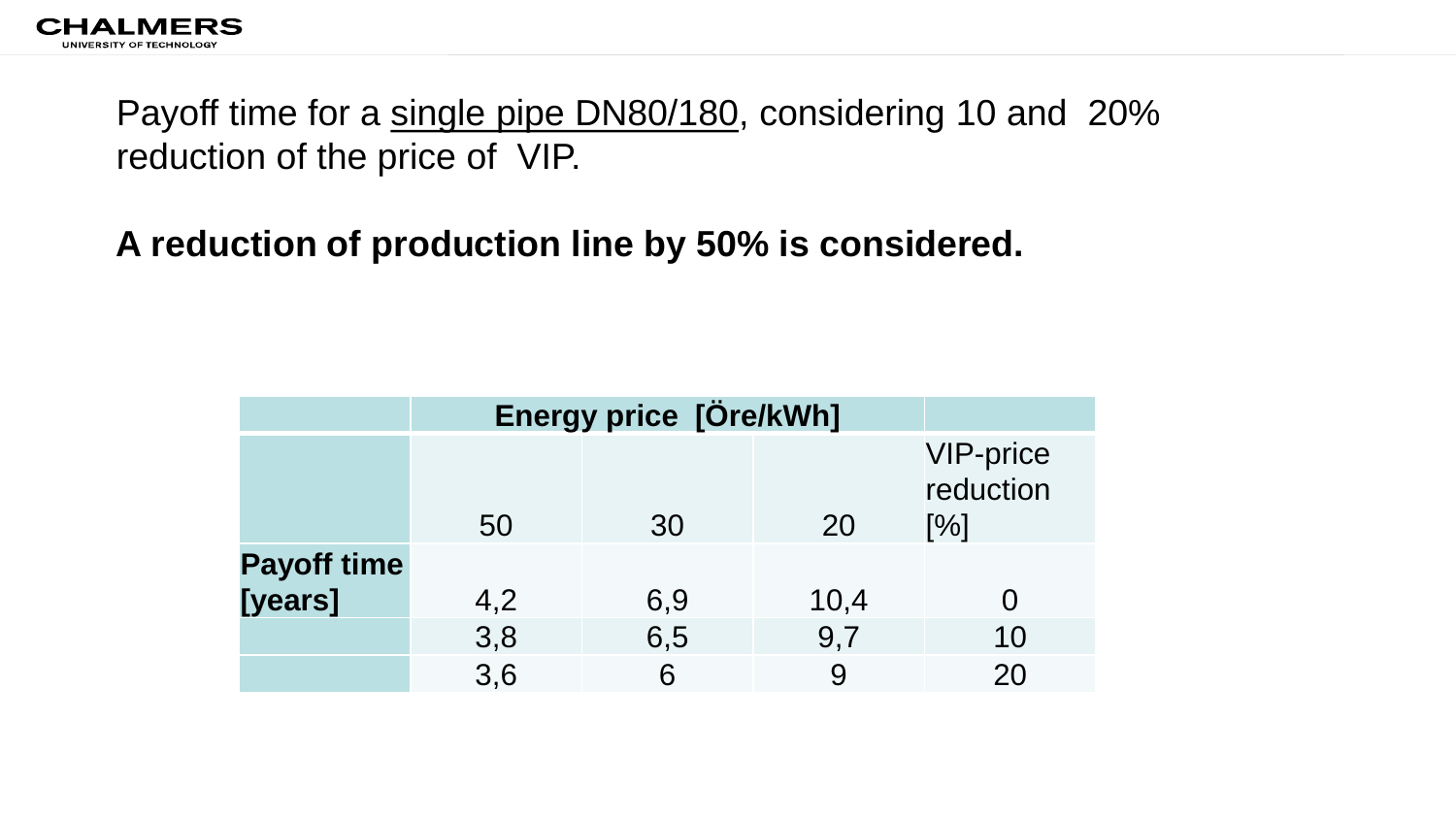Other parameters which should be added:

- Advantages which is difficult to add in payoff model:
	- prolonged lifetime of PUR
	- lower heat demand helps to increase electricity generation in heat and power plants.
	- lower Co2 emissions